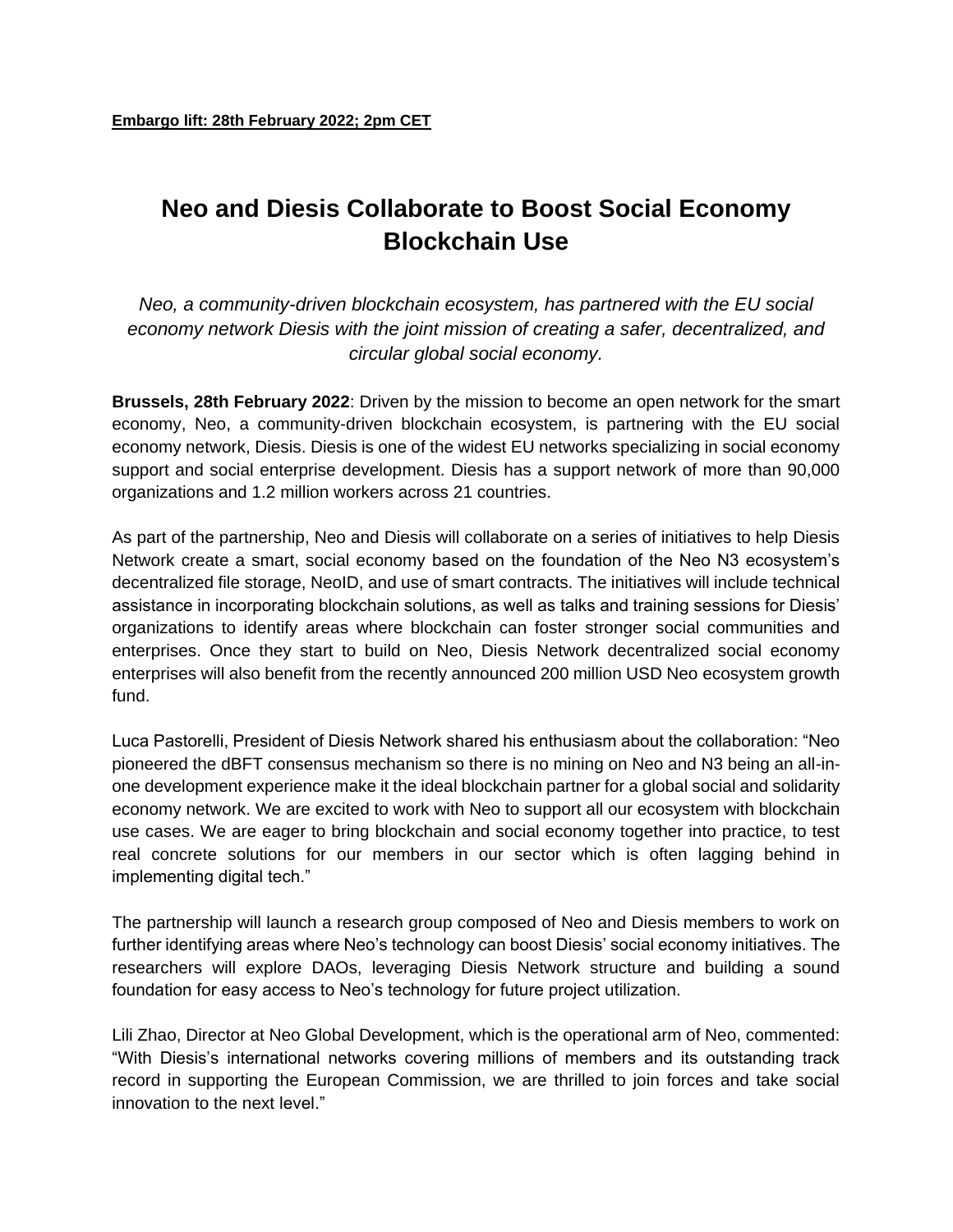The highly complementary strengths of Neo and Diesis are based around their common visions of a community-driven economy. Neo underlines that this collaboration is set to extend the frontier of social innovation and set new crypto community standards.

**—**

## **About Neo**:

Neo is an open-source community-driven blockchain platform established in 2014. It is the most feature-complete blockchain platform for building decentralized applications. Neo enables developers to digitize and automate the management of assets through smart contracts. It also provides powerful native infrastructures such as decentralized storage, oracles, and domain name service, creating a solid foundation for the Next-Gen Internet.

[www.neo.org](http://www.neo.org/)

For any media inquiries to Neo, please contact krystyna.kozak@eakdigital.com

## **About Diesis**:

Diesis Network supports the development of the social economy, social entrepreneurship, and social innovation in Europe and in the world through the implementation of knowledge-based activities for its members and by its members to learn from each other and support each other to achieve a more inclusive economy with greater social impact. Network & engagement is the foundation of Diesis Network. It is a core approach of collective positive impact and implements solutions that strengthen the Social Economy Ecosystem.

[www.diesis.coop](http://www.diesis.coop/)

## **Contact:**

For all media inquiries regarding this release please contact Krystyna: [krystyna.kozak@eakdigital.com](mailto:krystyna.kozak@eakdigital.com) Telegram: @krystynakozak